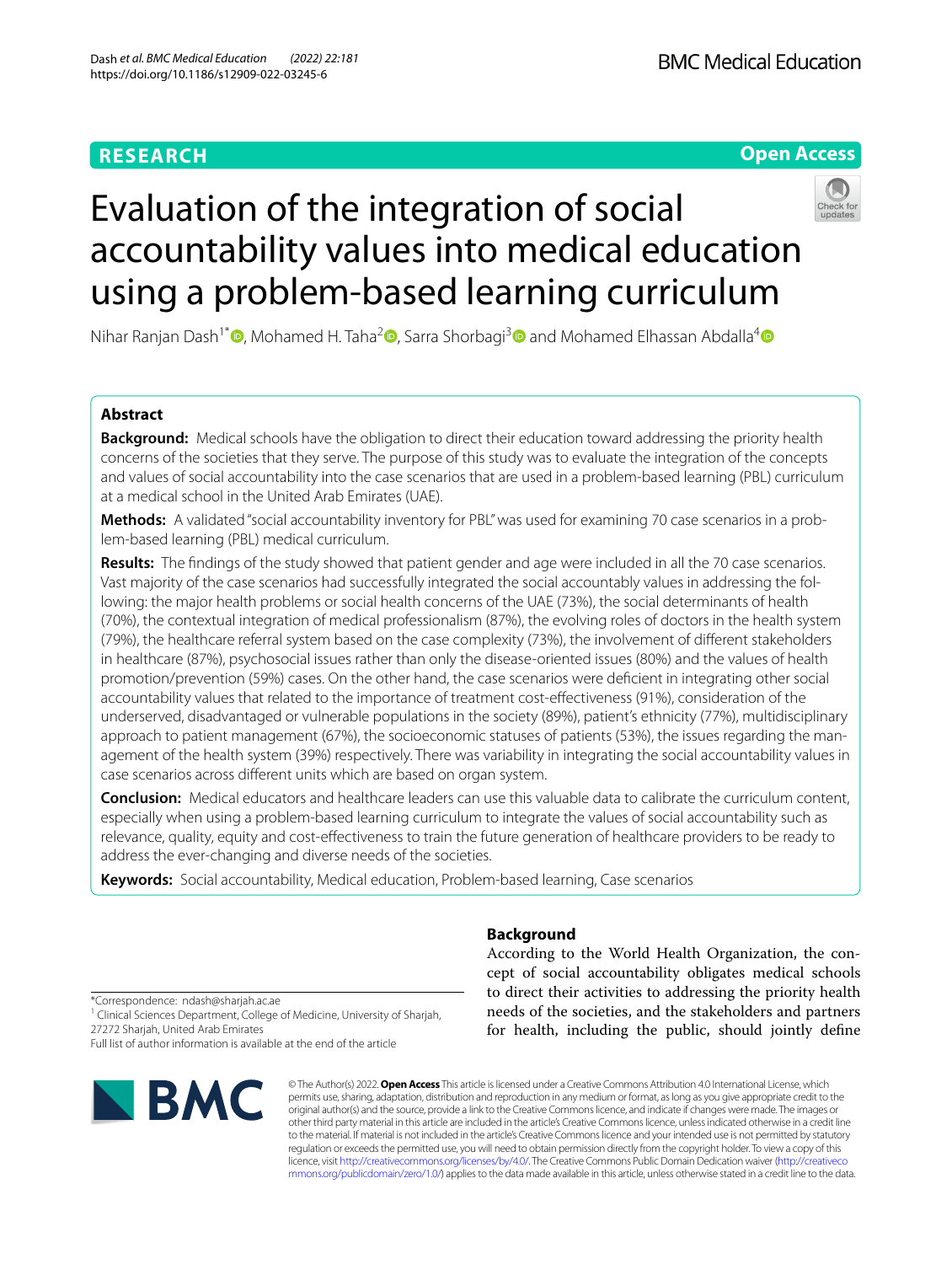those needs and concerns [[1\]](#page-5-0). Medical schools worldwide educate and train their workforces to serve the needs of the societies and to shape the healthcare systems. Therefore, in terms of their plans, actions and impacts, medical schools are accountable to the societies that they serve. The demand for these schools to demonstrate social accountability is on the rise from legislation, regulation, and accreditation bodies [\[2](#page-5-1)]. Medical schools are expected to document both social accountability plans in their organization functions and social accountability actions in their education and research to exhibit the positive impacts these have on their health systems, communities, regions and nations [[3\]](#page-5-2).

Several tools, grids and frameworks have been developed to measure the integration of social accountability concepts into medical education at institutional levels [\[4](#page-5-3), [5\]](#page-5-4). In addition, a number of medical schools in the Middle-Eastern region and worldwide have used these tools to assess compliance with the concepts of social accountability  $[6-8]$  $[6-8]$ . However, although these instruments have helped to clarify this concept and its defnition, therefore reducing ambiguities and promoting consistency in the application of social accountability in medical education, none of these instruments has helped in assessing the needs of curricula to support the medical schools in becoming socially accountable [\[9](#page-5-7)]. Like the rest of the world, the medical schools in the United Arab Emirates (UAE) need to adapt and make necessary changes and adjustments in their education, research and service programs according to the societal health needs to demonstrate accountability. To become more responsive to their societies and national healthcare requirements, individual medical schools need to assess how efectively they integrate social accountability into their teaching curricula. This will help them to update and address the changing priorities of their community healthcare needs, expose students to learning opportunities that address the societal health needs and, fnally, produce healthcare professionals who have the knowledge and skills to handle the priority health needs of the communities they intend to serve.

The UAE, with a population of 9.9 million, has a unique mix of expatriates (88%) and native Emiratis (12%) [\[10](#page-5-8)]. Migrant labourers comprise about 90 percent of the UAE workforce and among these the construction workers, domestic workers, illegal immigrants are considered vulnerable population. Similar other societies, social inequality does exit in UAE that include income gap, gender inequality, health care, and social class [[11\]](#page-5-9). With the constant infux in recent two decades of a population from other countries, there has been a considerable change in the lifestyles and healthcare needs of those in the UAE. Currently, the most common causes of death and disability are non-communicable diseases (77%) such as cardiovascular diseases, road injuries, stroke, diabetes, chronic kidney diseases, chronic obstructive pulmonary diseases, depressive disorders, drug use disorders, pancreatic cancer and self-harm. Communicable diseases such as tuberculosis, pneumonia, hepatitis and infections account for approximately 12% of deaths and disabilities [[12,](#page-5-10) [13\]](#page-5-11). To serve the healthcare needs of its population, the UAE has seven medical schools that graduate thousands of healthcare professionals annually, including doctors, nurses and other healthcare workers [\[4](#page-5-3)].

The aim of this study, then, was to evaluate the integration of the concepts and value of social accountability into the case scenarios used in a problem-based learning (PBL) curriculum in medicine.

# **Methods**

The study was performed after obtaining the necessary institutional ethics approval (REC-19-01-26-01).

## **Study setting**

The College of Medicine at the University of Sharjah (COMUOS) in the UAE has a medical education program that extends over six years and adopts a student centred problem-based learning curriculum. The medical curriculum is further divided into three phases: phase I—foundation year, phase II—pre-clerkship phase (years 1, 2 and 3) and phase III—clerkship phase (years 4 and 5). In phase II, the curriculum is themed around organ systems and structured into nine units such as cardiovascular, musculoskeletal, neurosciences, respiratory, genitourinary etc.

During this phase, a total of 70 written case scenarios simulating real patients' problems constitute the main learning and teaching strategy of the problem-based learning (PBL) curriculum. Year 1 and 2 have 24 cases each and year 3 has 22 cases. Year 4 and 5 are clerkship years during which the students rotate in diferent clinical disciplines in hospitals. Paper based case scenarios are now replaced with real patients.

The PBL case scenarios are the driving engine of learning and teaching are designed to generate learning objectives or triggers that will help the student to acquire knowledge and understanding.

The scenarios are written in such a way that it will lead students to a particular area of study to achieve those learning objectives and ensure that all students are exposed to the same problems.

The case scenarios are implemented through a typical PBL cycle [\[14](#page-5-12), [15](#page-6-0)] comprising of a small group of students (usually 8 to 10) and a facilitator who facilitates the session. The first session is held at the beginning of the week and the second session is at the end of the week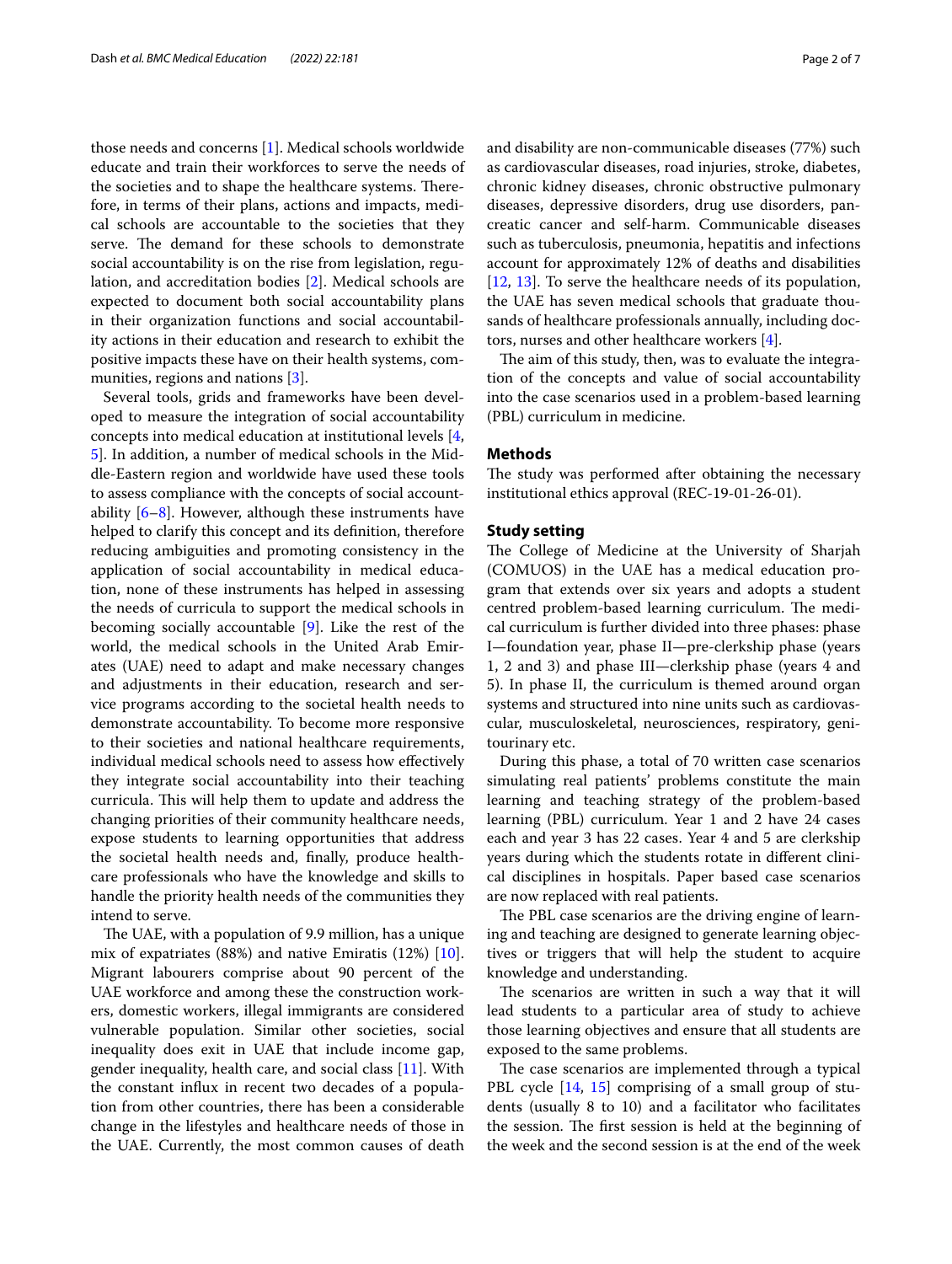[[15\]](#page-6-0). Both sessions are of two hours each. In the first session the case scenario helps in defning the problem, generating triggers and objectives. It helps brainstorming, discussion and creating hypothesis. In the second session, the case scenario help in understanding the concepts, application and creation of concept maps. Between the two sessions students are involved in diferent activities such as resource session or lecture, practical and laboratory session, clinical skill session, group discussion and self-directed learning session to support their learning and achieving the objectives of the problem.

The PBL case scenarios were written by a team of subject matter experts, based on the outcome objectives of the curriculum, unit and disciplines. The case scenarios are selected keeping relevance to the local community and healthcare system. They contain cues to stimulate discussion and encourage students to seek explanations for the issues presented. The case scenarios are reviewed and updated annually based on faculty and student's feedbacks. Finally, the case scenarios are developed appropriate to the stage of the curriculum and the level of the students' understanding [[16\]](#page-6-1).

## **Design**

Evaluation of the social accountability concepts integration into case scenarios used in the problem-based learning curriculum was performed using a validated inventory "social accountability inventory for PBL" [[17](#page-6-2)] . This inventory has 17 close-ended statements distributed under the following themes (social accountability values): relevance (10 questions), equity (5 questions), cost-efectiveness (1 questions) and quality (1 question) See appendix.

The four themes or values of social accountability are derived from World Health Organizations' social accountability grid 1995 outlined as: (1) relevance (the extent to which medical education's goals align with the needs and aspirations of the communities it serves); (2) equity (making health care available to all, and medical education accessible to women and members of racial, ethnic, and other minorities); (3) cost-efectiveness (the contribution of medical education to cost-efective care); and (4) quality (the extent to which medical education contributes to high-quality, effective care, both in the settings where trainees receive care and in the future practice of graduates ) [[1,](#page-5-0) [18\]](#page-6-3).

The 10 questions examining relevance and the questions examining quality and cost-efectiveness collected responses on a 4-pont-Likert scale in numerical values: A (agree), B (disagree), C (neither agree nor disagree), and  $D$  (not applicable). The five questions of equity can be responded as yes, no or not applicable. Online data collection form was made using Survey Monkey®

software. [\[https://www.esurveyspro.com/Survey.aspx?](https://www.esurveyspro.com/Survey.aspx?id=26158e7a-6ff9-4c9a-a9e8-f0452432d608) id=[26158e7a-6f9-4c9a-a9e8-f0452432d608\]](https://www.esurveyspro.com/Survey.aspx?id=26158e7a-6ff9-4c9a-a9e8-f0452432d608). Each PBL case scenario was evaluated by two assessors for the integration of social accountability concepts using the aforesaid inventory. In case of disagreement a third assessor was consulted and fnally the decisions were made by consensus.

# **Results**

A total of 70 case scenarios used in the problem-based learning curriculum were evaluated for the integration of SA concepts. Table  $1$  shows the presence of these social accountability values in the case scenarios. In the relevance domain, the current study showed that the majority of case scenarios at COMUOS (73%, 51 of 70) had addressed the major health problems or social health concerns of the country [\[19](#page-6-4), [20](#page-6-5)], 70% of the case scenarios (49 of 70) had triggers addressing one or more social determinants of health.

Similarly, 87% case scenarios (61 of 70) refected contextual integration of medical professionalism and involvement of diferent stakeholders in healthcare. 56 of 70 case scenarios (80%) integrated the relevant psychosocial issues rather than only disease-oriented issues in their content. In 55 of the 70 cases scenarios (79%), evolving roles of doctors in the health system was mentioned and in 51 of the 70 case scenarios (73%) healthcare referral system based on the case complexity was stated. In the same relevance domain, a lesser number 41 cases (59%) applied the values of health promotion/prevention measures in their management plan, 34 cases (49%) refected health system management issues in their content and only 29% cases (20 of 70) discussed the importance of multidisciplinary approach to patient management.

In the equity domain, the analysis of the results showed 100% of the cases addressed the patient's gender and age group. In contrast, 89% case scenarios (62 of 70) failed to include the underserved, disadvantaged, vulnerable populations in the society. Likewise, 77% cases (54 of 70) did not address the ethnicity of the patient, and 53% cases (37 of 70) did not discuss the socioeconomic aspects of the patient. Further, in the cost-efectiveness domain, 91% of the case scenarios (64 of 70) lacked triggers for discussing treatment cost and providing alternatives. Lastly, in the quality domain, 77% cases (54 of 70) did include the concept of person-centred healthcare.

## **Discussion**

In this study, we looked at the integration of social accountability values such as relevance, quality, equity and cost-efectiveness into the case scenarios (total 70) used in the problem-based learning medical curriculum.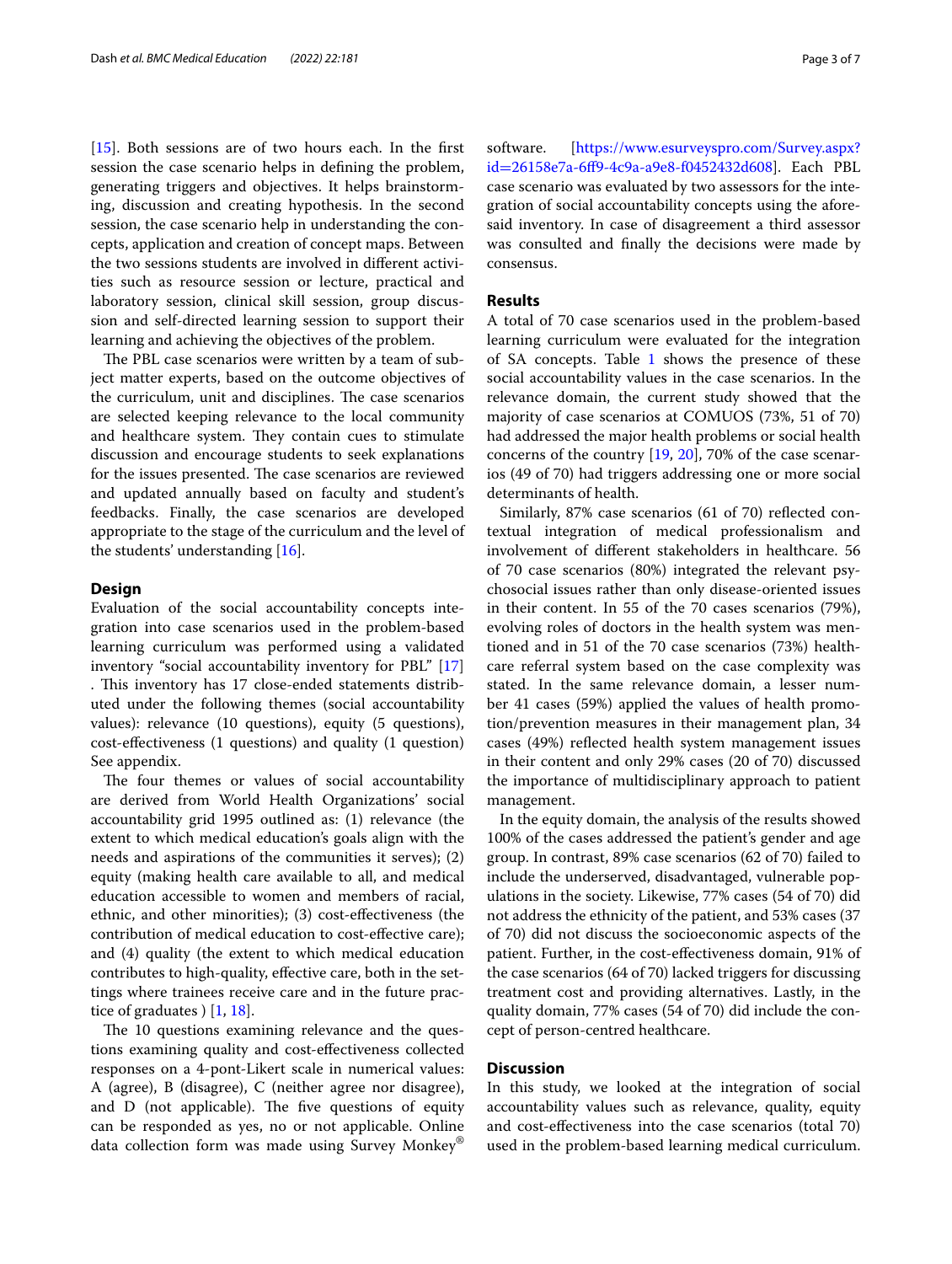## <span id="page-3-0"></span>**Table 1** Social accountability values present in the PBL case scenario

| Q              | Domain     | Item                                                                                                                                                | Agree<br>$n=70$<br>(%)  | Disagree $n=70$<br>(%)  | Neither<br><b>Agree or Disagree</b><br>$n=70$<br>(%) | Not applicable<br>$n=70$<br>(%) |
|----------------|------------|-----------------------------------------------------------------------------------------------------------------------------------------------------|-------------------------|-------------------------|------------------------------------------------------|---------------------------------|
|                | Relevance  | The problem case scenario is relevant to social health 51 (72.86%) 16 (22.86%)<br>concerns.                                                         |                         |                         | 3 (4.29%)                                            | $0(0\%)$                        |
| $\overline{2}$ |            | The problem case scenario addresses one or more of<br>the social determinants of health.                                                            | 49 (70.00%)             | 19 (27.14%)             | 2(2.86%)                                             | $0(0\%)$                        |
| 3              |            | The problem case scenario points out the relevant<br>values of health promotion and preventive measures.                                            |                         | 41 (58.57%) 21 (30.00%) | 2(2.86%)                                             | 6(8.57%)                        |
| $\overline{4}$ |            | The problem case scenario reflects the involvement<br>of different stakeholders in health care.                                                     | 61 (87.14%) 9 (12.86%)  |                         | $O(0\%)$                                             | $O(0\%)$                        |
| 5              |            | The problem case scenario integrates the relevant<br>psychosocial issues, rather than only disease-oriented<br>issues.                              |                         | 56 (80.00%) 13 (18.57%) | 1(1.43%)                                             | $0(0\%)$                        |
| 6              |            | The problem case scenario reflects the relevant<br>health system management issues.                                                                 |                         | 34 (48.57%) 27 (38.57%) | 9(12.86%)                                            | $0(0\%)$                        |
| 7              |            | The problem case scenario includes the relevant ele-<br>ments of medical professionalism                                                            | 61 (87.14%)             | 9 (12.86%)              | $O(0\%)$                                             | $0(0\%)$                        |
| 8              |            | The problem case scenario includes triggers embed-<br>ded in the (primary to tertiary) health care referral<br>system based on the case complexity. |                         | 51 (72.86%) 18 (25.71%) | $0(0\%)$                                             | 1(1.43%)                        |
| 9              |            | The problem case scenario includes triggers linked to<br>the evolving roles of doctors in the health system                                         | 55 (78.57%) 12 (17.14%) |                         | 3 (4.29%)                                            | $0(0\%)$                        |
| 10             |            | The problem case scenario includes triggers<br>highlighting the importance of a multidisciplinary<br>approach to patient management                 |                         | 20 (28.57%) 47 (67.14%) | 3 (4.29%)                                            | 00%                             |
| 11.            | Equity     | The problem case scenario addresses the ethnicity of<br>the patient.                                                                                | 16 (22.86%) 54 (77.14%) |                         | $0(0\%)$                                             | $0(0\%)$                        |
| 12             |            | The problem case scenario addresses the socioeco-<br>nomic aspects of the patient.                                                                  |                         | 33 (47.14%) 37 (52.86%) | $0(0\%)$                                             | $0(0\%)$                        |
| 13             |            | The problem case scenario addresses the patient's<br>age group                                                                                      | 69 (98.57%) 1 (1.43%)   |                         | 2(0%)                                                | $0(0\%)$                        |
| 14             |            | The problem case scenario addresses the patient's<br>gender                                                                                         | 70 (100%)               | $O(0\%)$                | $0(0\%)$                                             | $0(0\%)$                        |
| 15             |            | The problem case scenario includes under-served,<br>disadvantaged, or vulnerable populations in society                                             | 8 (11.43%)              | 62 (88.57%)             | $0(0\%)$                                             | $0(0\%)$                        |
| 16             |            | Cost-effectiveness The problem case scenario includes triggers for dis-<br>cussing treatment costs and providing alternatives                       | 5(7.14%)                | 64 (91.43%)             | 1(1.43%)                                             | $0(0\%)$                        |
|                | 17 Quality | The problem case scenario includes the concept of<br>'person-cantered healthcare'.                                                                  | 54 (77.14%) 10 (14.29)  |                         | 4(5.71)                                              | 2(2.86%)                        |

Overall, we observed that signifcant amounts of these social accountability values were embedded through suitable triggers in the case scenarios. However, their consistencies across diferent units remained varying.

# **Relevance**

In reference to the relevance, we observed the majority of the case scenarios (73%) addressed the major health problems or social health concerns of the country. It is vital for the medical school to understand and frame its education, training and research directed towards the major health concerns of the community, region, and/or nation they have a mandate to serve  $[1, 3]$  $[1, 3]$  $[1, 3]$  $[1, 3]$  $[1, 3]$ . Similarly, 70% of the case scenarios had triggers addressing one or more social determinants of health. Improving our understanding of the social determinants of health such as environments in which people are born, grow, live, work and age, factors such as socioeconomic status, education, employment, and access to health care is critical to provide targeted healthcare and in shaping people's health [[21–](#page-6-6)[23\]](#page-6-7).

A majority of the PBL case scenarios (87%) refected contextual integration of medical professionalism, evolving roles of doctors in health system (79%) and refected healthcare referral system based on the case complexity (73%). We believe these traits are critical in providing good clinical care, maintaining good medical practice,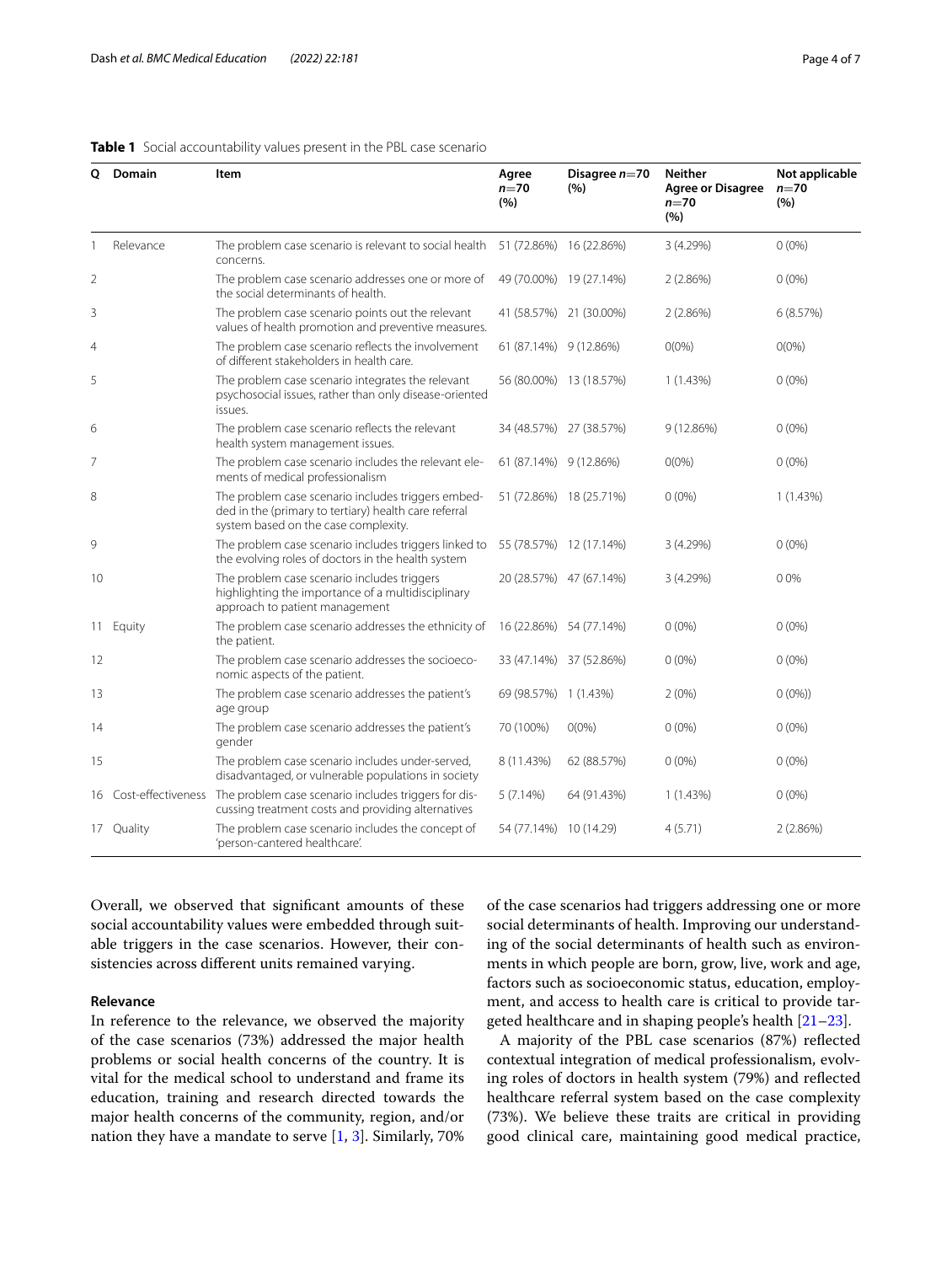relationships with patients, working with colleagues, probity, and health  $[24]$  $[24]$ . The medical profession now recognizes the importance of early introduction of professionalism into medical curriculum to provide learning opportunities, gaining experience and refecting on the values of medical professionalism for better patient care [[25\]](#page-6-9).

In the same note, the role of doctor has undergone quantum shifts from the person who knew medicine to a manger, social worker, teacher, advocate, and leader to name a few. The doctors in the twenty-first century should possess the necessary skills for working in teams, utilizing resources efectively, providing patient-centered care, advocating for health care systems, and increasing accessibility for patients. Therefore, knowledge and understanding of the social determinants of health will provide the information and framework to understand the patient's need and societal factors that are intertwined with health outcomes [[26\]](#page-6-10) .

Highlighting the importance of multidisciplinary approach to patient management, we observed only 29% case scenarios had successfully integrated it; similarly, around 49% cases had integrated health system management issues into their content and 59% cases had triggers applying values of health promotion/prevention measures in patient management. We feel the lack of triggers in initiating learning outcomes particularly in the above mentioned domains need improvements. It is well known that multidisciplinary care model that brings together different providers such as physicians, nurses, social workers, and other specialists not only improve health care outcomes but also reduce potential for errors [\[27](#page-6-11)]. Given the need for doctors to actively collaborate with multiple professionals, it becomes a key necessity to introduce such learning modules early in the medical curriculum. Similarly, the medical students should be educated about the structure of the healthcare system they want to be a part, early in their curriculum. This will help them to integrate into the nation's healthcare system and improve their understanding of healthcare legislations, concerns and issues within the healthcare system [[28\]](#page-6-12).

## **Equity**

In the equity domain of social accountability, the case scenarios used in our problem-based learning curriculum showed complete integration in addressing patient's gender and age group. In comparison, the case scenarios failed to include underserved, disadvantaged or vulnerable populations in society (89%), patient ethnicity (77%) and address socioeconomic status of the patients in 53% cases. Socioeconomic status (SES) of an individual constituting his education, occupation and income has a signifcant impact on health and access to healthcare. Low SES is an important determinant of access to health care. People with low SES are at a greater risk of poor health, more likely to remain uninsured, seek healthcare less often and may receive poor-quality healthcare. SES can also afect the lifestyle and life expectancy of the person. Thus SES is a good predictor of health outcomes of an individual [\[29](#page-6-13), [30\]](#page-6-14). Similarly, ethnicity play a signifcant role in health and access to healthcare. Racial and ethnic disparities does exit in healthcare and are important determinants of social accountability [[31\]](#page-6-15). In order to sensitize the students about the importance of SES, ethnicity and the identifcation of vulnerable population, the PBL case scenarios should include these information in patient's profle to trigger suitable discussion and highlight its importance [\[32](#page-6-16)].

# **Cost‑efectiveness**

Majority of the case scenarios (91%) needs improvement in triggering discussion about treatment cost and providing alternatives with their patients. While most medical curriculum are good in training the students to discuss the diagnosis, treatment and drug side efects with their patients, they lack in sharing fnancial issues with them. Empowering the patient in their own healthcare decisionmaking especially the fnancial issues such as treatment cost and available treatment alternatives has become an important responsibility of the physician [\[33](#page-6-17)]. In order to inculcate these traits, students should be engaged in learning how to disclose the fnancial consequences and suitable alternatives with their patients through the modelled case scenarios.

# **Quality**

Lastly, 78% PBL case scenarios used in our curriculum includes the concept of person-centred healthcare, thereby making sure that the patient and the doctor consulted the patient about his health needs, and values when making clinical decisions [[34\]](#page-6-18).

# **Limitation**

One of the limitation of the current study is that we have performed quantitative analysis of the PBL case scenarios for the integration of social accountability values in them. We believe further qualitative analysis of these values in the PBL case scenarios will generate corroborative rich textual information.

Moreover, comparing the applications of social accountability values in PBL cases scenarios across diferent units such as cardiovascular, musculoskeletal, neurosciences, renal and reproductive etc reported some degree of variability. These variations might be due to the nature of the unit content. For example, the PBL cases scenarios used in endocrine and haematology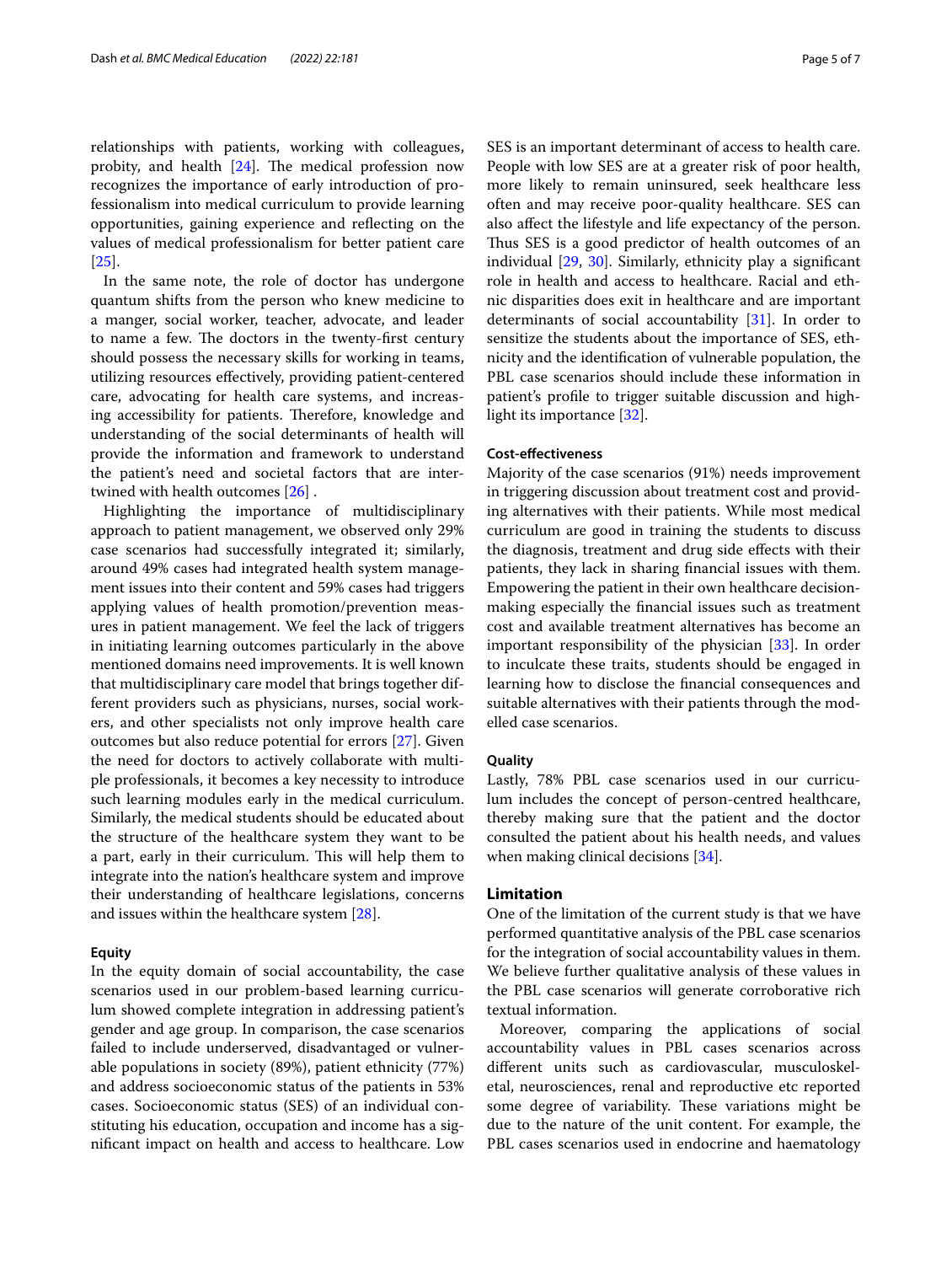systems are essential part of learning human physiology and pathology, but lacked in refecting the application of social accountability values. However, authors believe with careful reviews and regular updates, it is possible to inject triggers of social accountability values into the learning materials without jeopardizing their fundamental core objectives.

# **Conclusions**

In conclusion, this study is frst of its kind that has analysed the integration of social accountability values in the case scenarios used in a problem-based learning medical curriculum. The social accountability values addressing the major social health concerns of UAE, social determinants of health, contextual integration of medical professionalism, evolving roles of doctors in the health system, healthcare referral system based on the case complexity, involvement of diferent stakeholders in healthcare and dealing with the psychosocial issues rather than only disease-oriented issues were efectively integrated in the majority of the case scenarios.

On the other hand, the social accountability values related to the importance of multidisciplinary approach to patient management, the health system management issues, the values of health promotion/prevention, consideration to the underserved, disadvantaged or vulnerable populations in society, the socioeconomic status of patients, ethnicity, and cost-efectiveness were addressed inadequately in the case scenarios.

Medical educators can use this valuable data to calibrate their curriculum content especially those using problem-based learning curriculum to integrate the values of social accountability such as relevance, quality, equity and cost-efectiveness into their curriculum. On a similar note, it is essential that the leaders in healthcare fully understand and appreciate the perspective of all their community needs and stakeholders demands, so that, together they can prepare the next generation healthcare providers that will be ready to serve the ever changing and diverse needs of the very society to which they belong [[35,](#page-6-19) [36\]](#page-6-20).

## **Acknowledgements**

Not applicable

#### **Authors' contributions**

All authors have contributed equally and have read and approved the fnal manuscript.

## **Availability of data and materials**

The original data can be acquired from the corresponding author upon reasonable request through email.

## **Declarations**

#### **Ethics approval and consent to participate**

The study was performed after obtaining the necessary institutional ethics approval (REC-19-01-26-01). Research Ethics Committee, University of Sharjah. All the experiment protocol for involving human data was in accordance with the Declaration of Helsinki and was approved by the Research Ethics Committee. University of Shariah. Informed consent was obtained from all subjects.

## **Consent to publication**

Not applicable.

## **Competing interests**

The authors declare that they have no competing interests.

## **Author details**

<sup>1</sup> Clinical Sciences Department, College of Medicine, University of Sharjah, 27272 Sharjah, United Arab Emirates. <sup>2</sup>College of Medicine and Medical Education Center, University of Sharjah, Sharjah, United Arab Emirates. <sup>3</sup> Department of Community and Family Medicine and Behavioural Sciences, College of Medicine, University of Sharjah, Sharjah, United Arab Emirates. <sup>4</sup>School of Medicine, University of Limerick, Limerick, Ireland.

## Received: 7 October 2021 Accepted: 7 March 2022 Published online: 16 March 2022

#### **References**

- <span id="page-5-0"></span>1. Boelen C, Heck JE, Organization WH. Defning and measuring the social accountability of medical schools. In.: World Health Organization. 1995.
- <span id="page-5-1"></span>2. Boelen C, Woollard B. Social accountability and accreditation: a new frontier for educational institutions. Med Educ. 2009;43(9):887–94.
- <span id="page-5-2"></span>3. Rourke J. AM last page: social accountability of medical schools. Acad Med. 2013;88(3):430.
- <span id="page-5-3"></span>4. Alameri H, Hamdy H, Sims D. Medical education in the United Arab Emirates: Challenges and opportunities. Med Teach. 2021:1-8.
- <span id="page-5-4"></span>5. Larkins SL, Preston R, Matte MC, Lindemann IC, Samson R, Tandinco FD, Buso D, Ross SJ, Pálsdóttir B, Neusy A-J. Measuring social accountability in health professional education: development and international pilot testing of an evaluation framework. Med Teach. 2013;35(1):32–45.
- <span id="page-5-5"></span>6. Hosny S, Ghaly M, Boelen C. Is our medical school socially accountable? The case of Faculty of Medicine, Suez Canal University. Med Teach. 2015;37(sup1):S47–55.
- 7. Alrebish SA, Taha MH, Ahmed MH, Abdalla ME. Commitment towards a better future for medical education in Saudi Arabia: the efforts of the college of medicine at Qassim University to become socially accountable. Med Educ Online. 2020;25(1):1710328.
- <span id="page-5-6"></span>8. Elsanousi S, Elsanousi M, Khalafallah O, Habour A. Assessment of the social accountability of the faculty of medicine at University of Gezira, Sudan. 2016.
- <span id="page-5-7"></span>9. Reddy AT, Lazreg SA, Phillips RL Jr, Bazemore AW, Lucan SC. Toward defning and measuring social accountability in graduate medical education: a stakeholder study. J Grad Med Educ. 2013;5(3):439–45.
- <span id="page-5-8"></span>10. De Bel-Air F. Demography, Migration, and the Labour Market in the UAE. In.; 2015.
- <span id="page-5-9"></span>11. Al-Awad M, Elhiraika AB. Skills, gender, nationality and income inequality in the United Arab Emirates. J Soc Issues 2002;19(76):139–51.
- <span id="page-5-10"></span>12. Alnakhi WK, Mamdouh H, Hussain HY, Ibrahim GM, Ahmad AS, Ali R, Abdulle A. The Socio-Demographic Characteristics Associated with Non-Communicable Diseases among the Adult Population of Dubai: Results from Dubai Household Survey 2019. In: Healthcare: 2021: Multidisciplinary Digital Publishing Institute; 2021: 1139.
- <span id="page-5-11"></span>13. Loney T, Aw T, Handysides D, Ali R, Blair I, Grivna M. An analysis of the health status of the United Arab Emirates: the «Big 4» public health issues. Glob Health Action. 2013;6:20100.
- <span id="page-5-12"></span>14. Anwar K, Shaikh AA, Dash NR, Khurshid S. Comparing the efficacy of team based learning strategies in a problem based learning curriculum. APMIS. 2012;120(9):718–23.